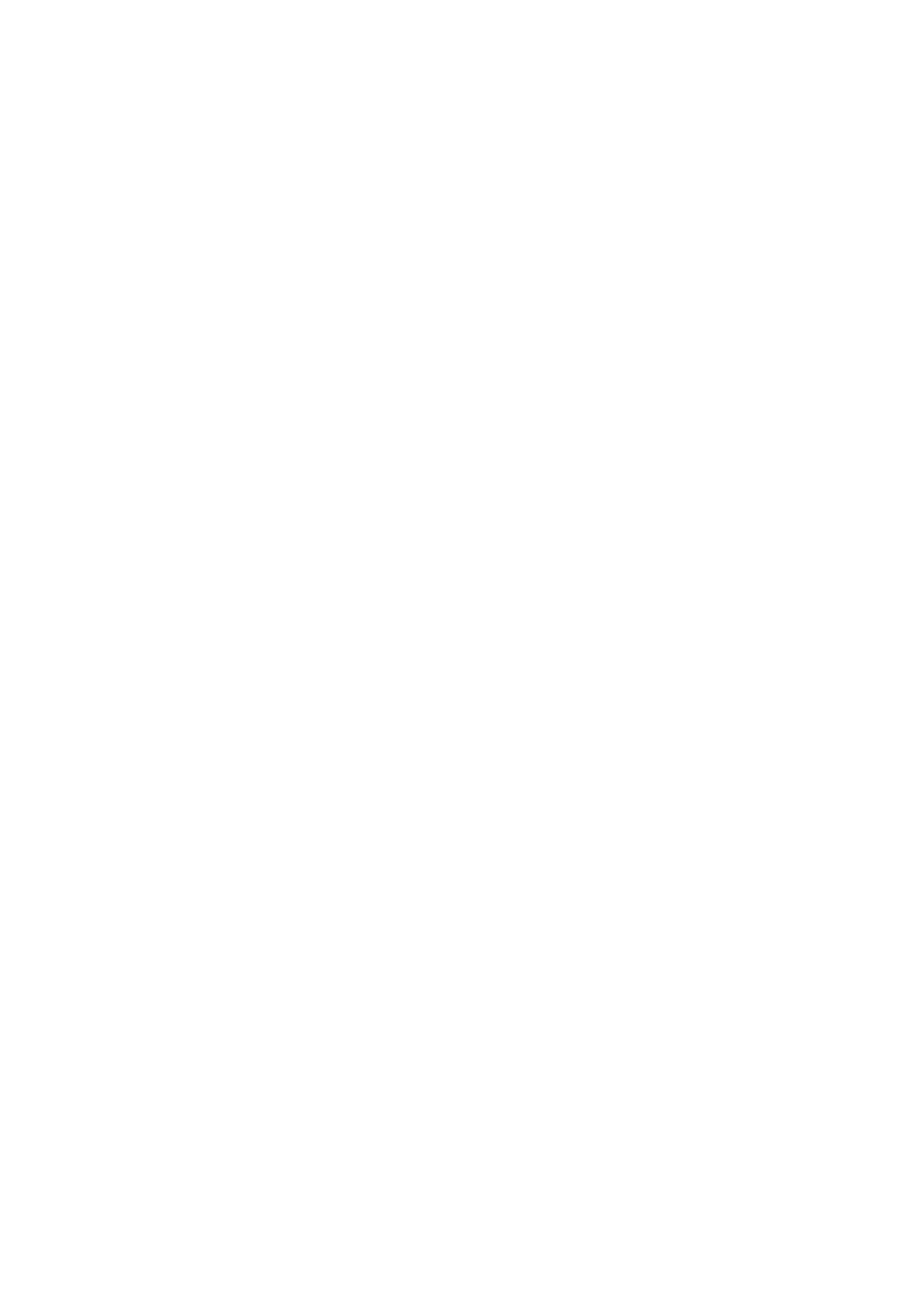practitioners, and determine associated priorities for standardization;

- establish conditions for enhanced interaction among its members;
- persistently strive to increase its membership and continually build network capacity through knowledge exchange.

EU-HYBNET will address four core themes to ensure coherence in the project's results: 1) Future Trends of Hybrid Threats, 2) Cyber and Future Technologies, 3) Resilient Civilians, Local Level and National Administration and 4) Information and Strategic Communication.

Romania represents the consortium through "Mihai Viteazul" National Intelligence Academy (MVNIA). MVNIA will incorporate the project's research findings and information into its MA & PhD research programs. As students come from diverse areas (security practitioners, legal, media, private business), the impact of exploitation of the information will reach a wide audience, and the EU-HYBNET training documents will also be employed to enhance capabilities of experts and practitioners in the fight against hybrid threats.

**EU-HYBNET is a Pan-European network of security practitioners, stakeholders, academia, industry players, and SME actors across EU**, collaborating with each other to counter hybrid threats.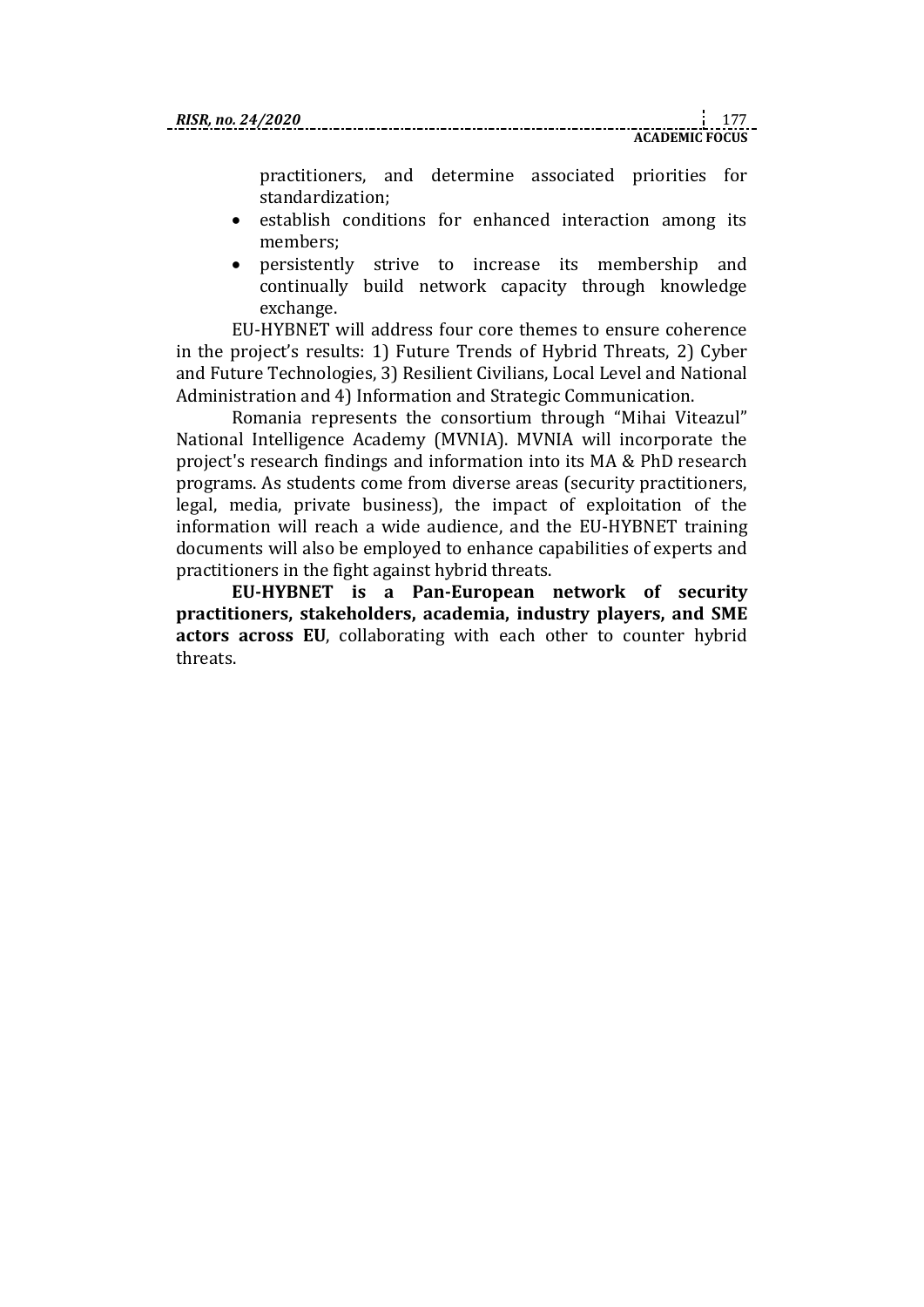With the support of the Erasmus+ Programme of the European Union

**EUSEGOV**  Jean Monnet Module  **621227-EPP-1-2020-1-RO-EPPJMO-MODULE**



**ACADEMIC FOCUS** 

## **Jean Monnet Module EUSEGOV**

*A common understanding of EU Security Governance. Teaching and researching the EU security policies and institutions for a better academic and professional approach in the security and intelligence field*  (October 21st, 2020 – October 20th, 2023)\*

"Mihai Viteazul" National Intelligence Academy (MVNIA) implements a three year Jean Monnet Module grant: **EUSEGOV** – *A common understanding of EU Security Governance. Teaching and researching the EU security policies and institutions for a better academic and professional approach in the security and intelligence field*. The EUSEGOV module focuses on EU Governance, a subfield of EU studies that has received less attention comparatively with the study of other EU related issues. The module aims at educating students and at equipping them with the knowledge and necessary skills to become EU citizens and better security providers. The academic value of the EUSEGOV module is to deliver courses on EU Security Governance for security and intelligence studies students. The courses tackle specific aspects of EU integration studies: *Introduction to EU Security Governance and Strategic communication in EU Security Governance.*

The **specific objectives** of the Module are:

- Providing a coordinated series of MA compulsory and PhD summer courses aiming to familiarize students with the main

<sup>\*</sup> This Project has been carried out with the support of the Erasmus+ programme of the European Union. The content of this Project does not necessarily reflect the position of the European Union, nor does it involve any responsibility on the part of the European Union.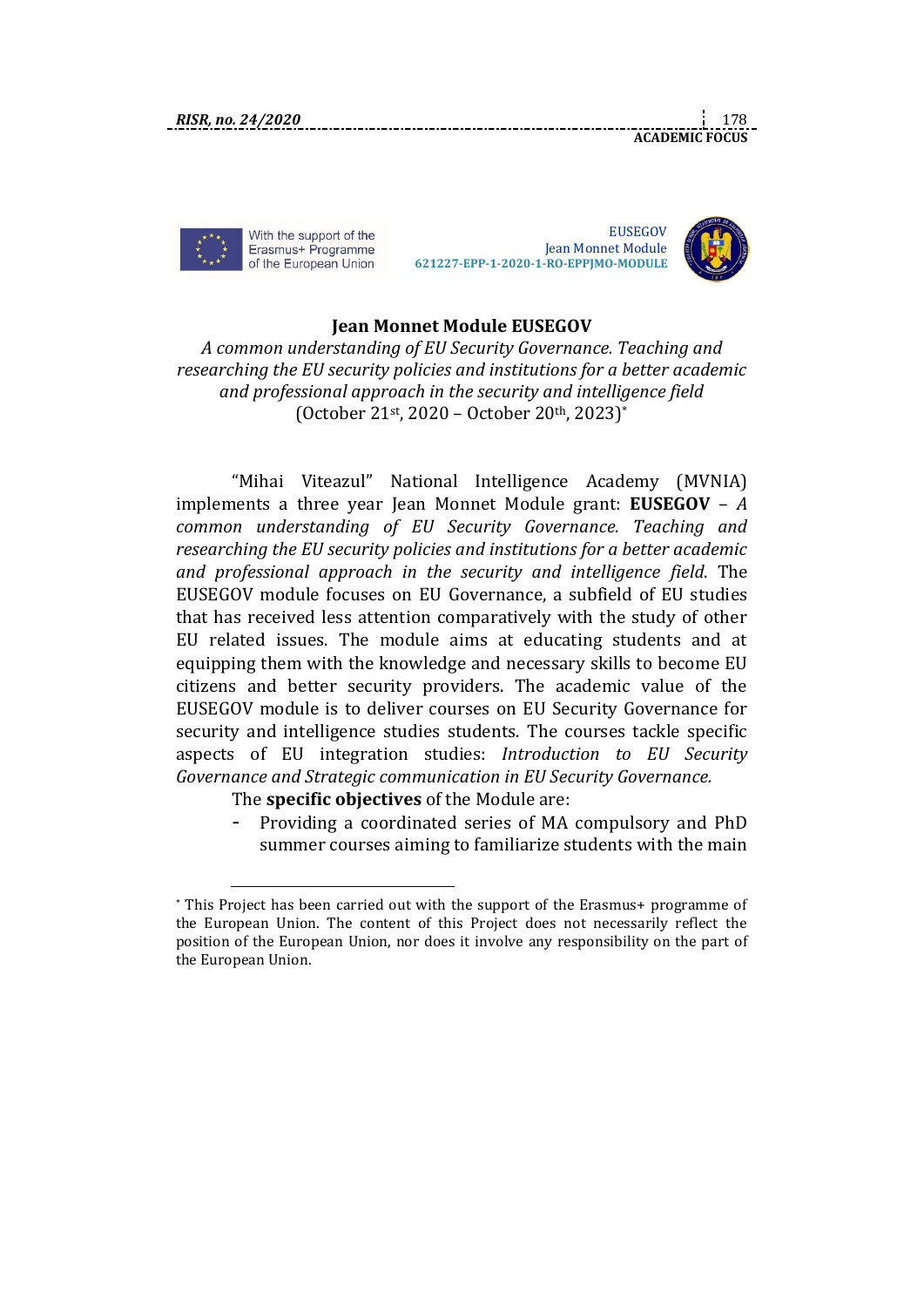trends and approaches in the field of communication and security governance in the European Union.

- Updating the teaching contents on the topic by research activities.
- Making aware students who do not automatically come into contact with EU studies of the importance of security governance by training them in using both the specialized language and methodology specific to subjects that pertain to the area of international relations, political sciences, as well as security studies.

The module's objectives will be achieved through the **teaching, researching and promoting** activities. To this respect, the EUSEGOV module includes a **two completely new courses**, one compulsory for MA students and one optional for PhD students, covering a major gap in the curricula i.e. the developments in the idea of European Security Governance. By bringing together academics and experts from various fields of knowledge, from civil society organizations and institutions, the interdisciplinary teaching and research approach of this Module provides the students with an in-depth and systematic understanding of key EU Security Governance topic. The EUSEGOV includes also research activities on the **Strategic communication in EU Security Governance thematic**. The research report will contain an extensive analysis of three aspects: *Strategic communication in EU – practices and official documents*; *EU Security strategic communication institutions*; *EU Security Governance future: alternative scenarios*.

A general dissemination campaign will be implemented to create a broad understanding of the importance and the particularities of EU Security Governance: two conferences, opening and closing conferences; a MA and a PhD round-table debates The main output is represented by the training of a target group formed by master students and PhD candidates in security and intelligence studies that must better understand the direct and indirect implications of EU's security governance impact on the member states.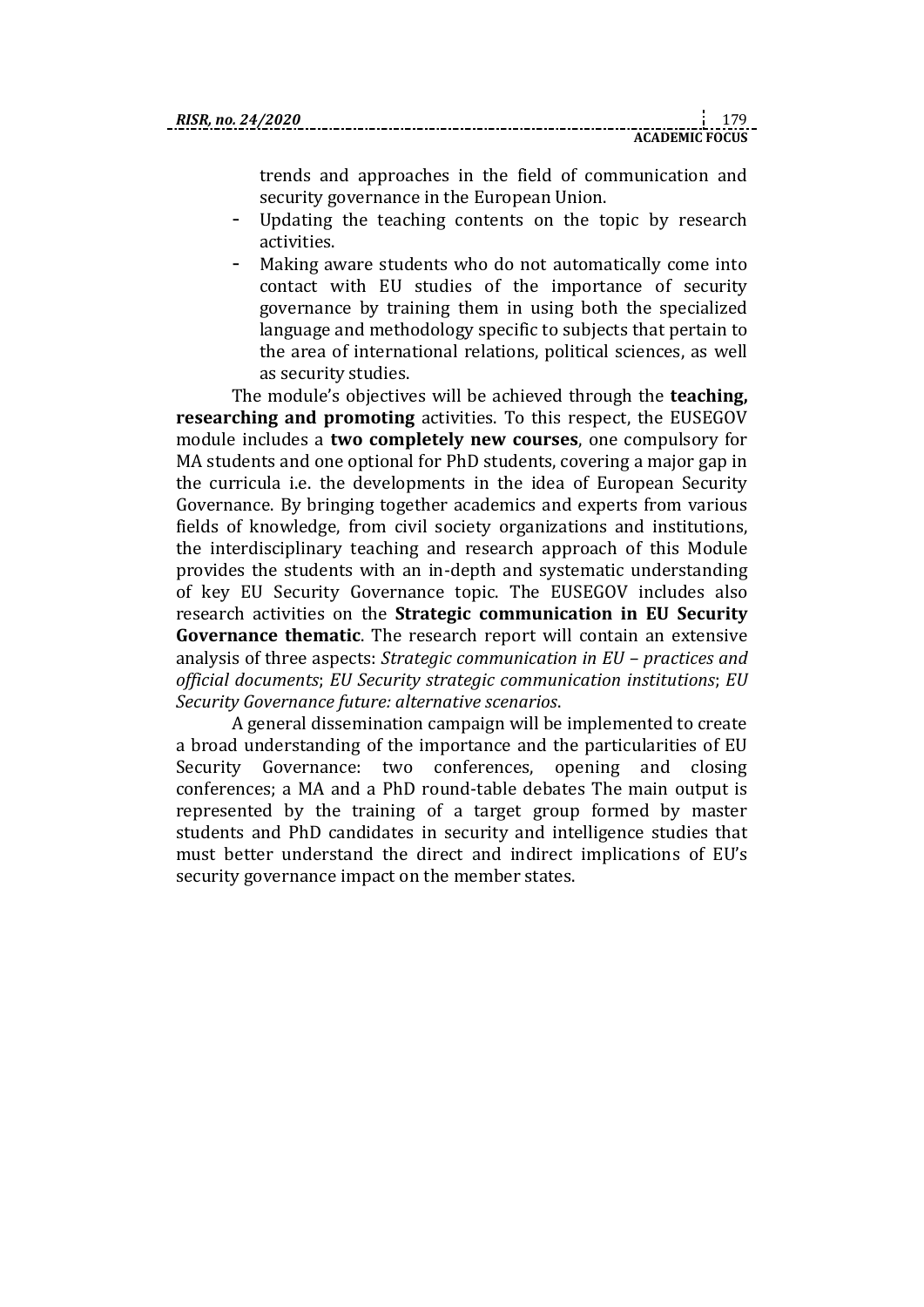## **CALL FOR PAPERS ROMANIAN INTELLIGENCE STUDIES REVIEW**

"Mihai Viteazul" National Intelligence Academy, via its National Institute for Intelligence Studies, publishes the *Romanian Intelligence Studies Review* (RISR), a high quality peer reviewed and indexed research journal, edited in English and Romanian twice a year.

The aim of the journal is to create a framework for debate and to provide a platform accessible to researchers, academicians, professional, practitioners and PhD students to share knowledge in the form of high quality empirical and theoretical original research papers, case studies, conceptual framework, analytical and simulation models, literature reviews and book review within security and intelligence studies and convergent scientific areas.

Topics of interest include but are not limited to:

- Intelligence in the  $21<sup>st</sup>$  century
- Intelligence Analysis
- Cyber Intelligence
- Open Source Intelligence (OSINT)
- History and memory in Intelligence
- Security paradigms in the  $21<sup>st</sup>$  century
- International security environment
- Security strategies and policies
- Security Culture and public diplomacy

**Review Process:** RISR shall not accept or publish manuscripts without prior peer review. Material which has been previously copyrighted, published, or accepted for publication will not be considered for publication in the journal. There shall be a review process of manuscripts by one or more independent referees who are conversant in the pertinent subject area. Articles will be selected based on their relevance to the journal's theme, originality and scientific correctness, as well as observance of the publication's norms. The editor evaluates the recommendation and notifies the author of the manuscript status.